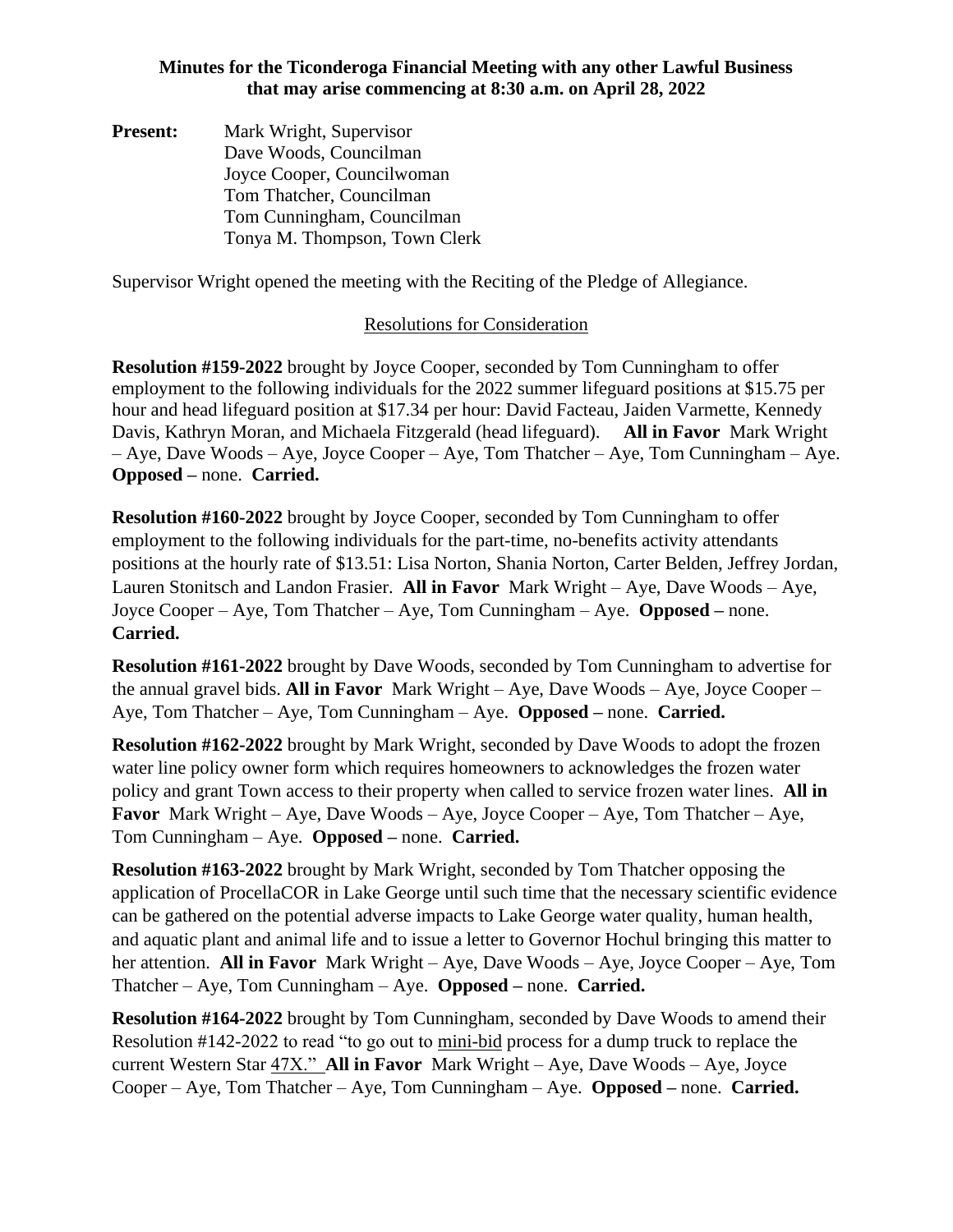**Resolution #165-2022** brought by Mark Wright, seconded by Tom Cunningham authorizing training for Sean Mascarenas at Desert Snow Criminal Interdiction Workshop in Albany, NY from June 8-10, 2022. Costs of \$583.50 (lodging \$342; meals \$241.50) are reimbursable, paid by the High Density Drug Trafficking Area (HIDTA). **All in Favor** Mark Wright – Aye, Dave Woods – Aye, Joyce Cooper – Aye, Tom Thatcher – Aye, Tom Cunningham – Aye. **Opposed –** none. **Carried.**

**Resolution #166-2022** brought by Dave Woods, seconded by Tom Thatcher authorizing training for Sal Barnao at the 2022 Highway School at Ithaca College from June 6-8, 2022, at the cost of \$512.00 (lodging \$402; training \$110.00). **All in Favor** Mark Wright – Aye, Dave Woods – Aye, Joyce Cooper – Aye, Tom Thatcher – Aye, Tom Cunningham – Aye. **Opposed –** none. **Carried.**

**Resolution #167-2022** brought by Mark Wright, seconded by Dave Woods to go out for bid for sidewalk repair and replacement to the extent of available funds using \$100,000.000 in the general fund sidewalk capital reserve which is reimbursable through a NYSDOT Master Capital Project Agreement (ref: Resolution #290-2020). **All in Favor** Mark Wright – Aye, Dave Woods – Aye, Joyce Cooper – Aye, Tom Thatcher – Aye, Tom Cunningham – Aye. **Opposed –** none. **Carried.**

**Resolution #168-2022** brought by Mark Wright, seconded by Dave Woods authorizing the expenditure of \$100,000.00 in ARPA funding for sidewalk replacement. **All in Favor** Mark Wright – Aye, Dave Woods – Aye, Joyce Cooper – Aye, Tom Thatcher – Aye, Tom Cunningham – Aye. **Opposed –** none. **Carried.**

**Resolution #169-2022** brought by Tom Cunningham, seconded by Tom Thatcher authorizing the Highway Department to complete sidewalk repair in an amount not to exceed \$20,000 using sidewalk capital reserve DA funds. **All in Favor** Mark Wright – Aye, Dave Woods – Aye, Joyce Cooper – Aye, Tom Thatcher – Aye, Tom Cunningham – Aye. **Opposed –** none. **Carried.**

**Resolution #170-2022** brought by Joyce Cooper, seconded by Dave Woods to amend their Resolution #125-2022 authorizing the prepayment of the following to cover purchase price and now increased closing costs:

o Meyer Fuller & Stockwell – Land Purchase from \$65,000 to \$68,126.06

To cover purchase price and closing costs for the purchase of the property at 6 Carnegie Place.

**All in Favor** Mark Wright – Aye, Dave Woods – Aye, Joyce Cooper – Aye, Tom Thatcher – Aye, Tom Cunningham – Aye. **Opposed –** none. **Carried.**

**Resolution #171-2022** brought by Joyce Cooper, seconded by Tom Thatcher authorizing the following budget adjustment:

|  | o A.1345.101 | General Purchasing Land | \$68,126.06 |
|--|--------------|-------------------------|-------------|
|--|--------------|-------------------------|-------------|

Funding line by General Fund Balance to purchase property at 6 Carnegie Place - \$50,000 coming from an Anonymous donation. **All in Favor** Mark Wright – Aye, Dave Woods – Aye,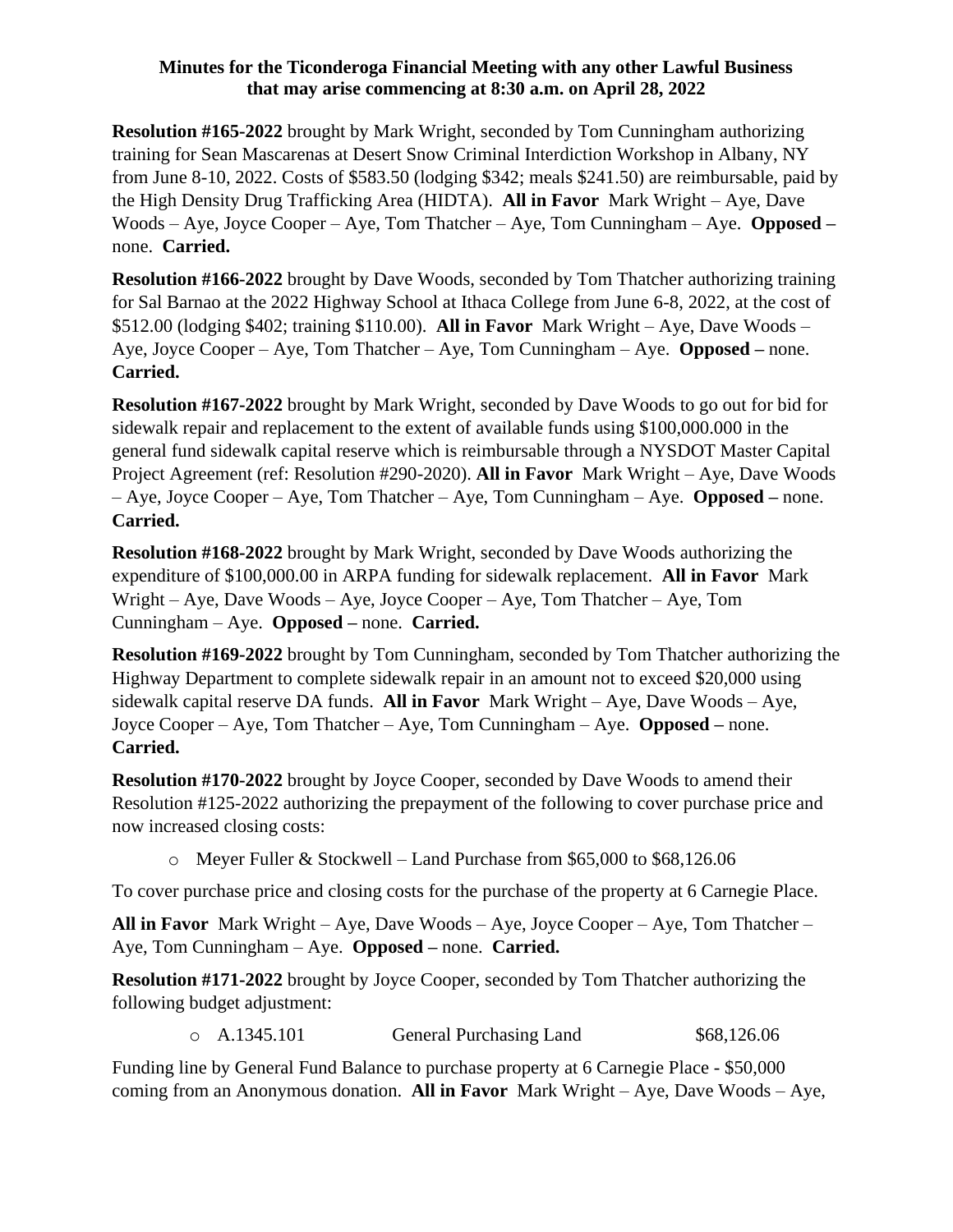Joyce Cooper – Aye, Tom Thatcher – Aye, Tom Cunningham – Aye. **Opposed –** none. **Carried.**

Councilwoman Cooper was proud to announce that a compromise has been reached in regard to the proposed Marine Corp. monument. It will be installed in Veteran's Park and more discussion was and will be held on the placement of a sidewalk and a flagpole.

Discussion was held on the use of the ARPA monies – heat at the 1888 Building along with a stationary canopy at the Armory building over the handicap entrance to the gym. Estimates will be sought. We also looked at adding a generator here at the community building, more information is being reviewed.

Silver Bay has asked for additional signage at the Armory – specs will be asked at the Codes office and discussed further with Silver Bay.

Meeting adjourned at 9:29 a.m.

Respectfully submitted, Tonya M. Thompson, Town Clerk

# Town Board Finance Meeting April 28, 2022 @ 8:30 AM Agenda

#### **Pledge**

RESOLUTION to offer employment to the following individuals for summer lifeguard positions and head lifeguard position: David Facteau, Jaiden Varmette, Kennedy Davis, Kathryn Moran, and Michaela Fitzgerald (head lifeguard).

RESOLUTION to offer employment to the following individuals for the activity attendants: Lisa Norton, Shania Norton, Carter Belden, Jeffrey Jordan, Lauren Stonitsch and Landon Frasier.

RESOLUTION to advertise for the annual gravel bids.

RESOLUTION to adopt the frozen water line policy owner form which requires homeowners to acknowledges the frozen water policy and grant Town access to their property when called to service frozen water lines.